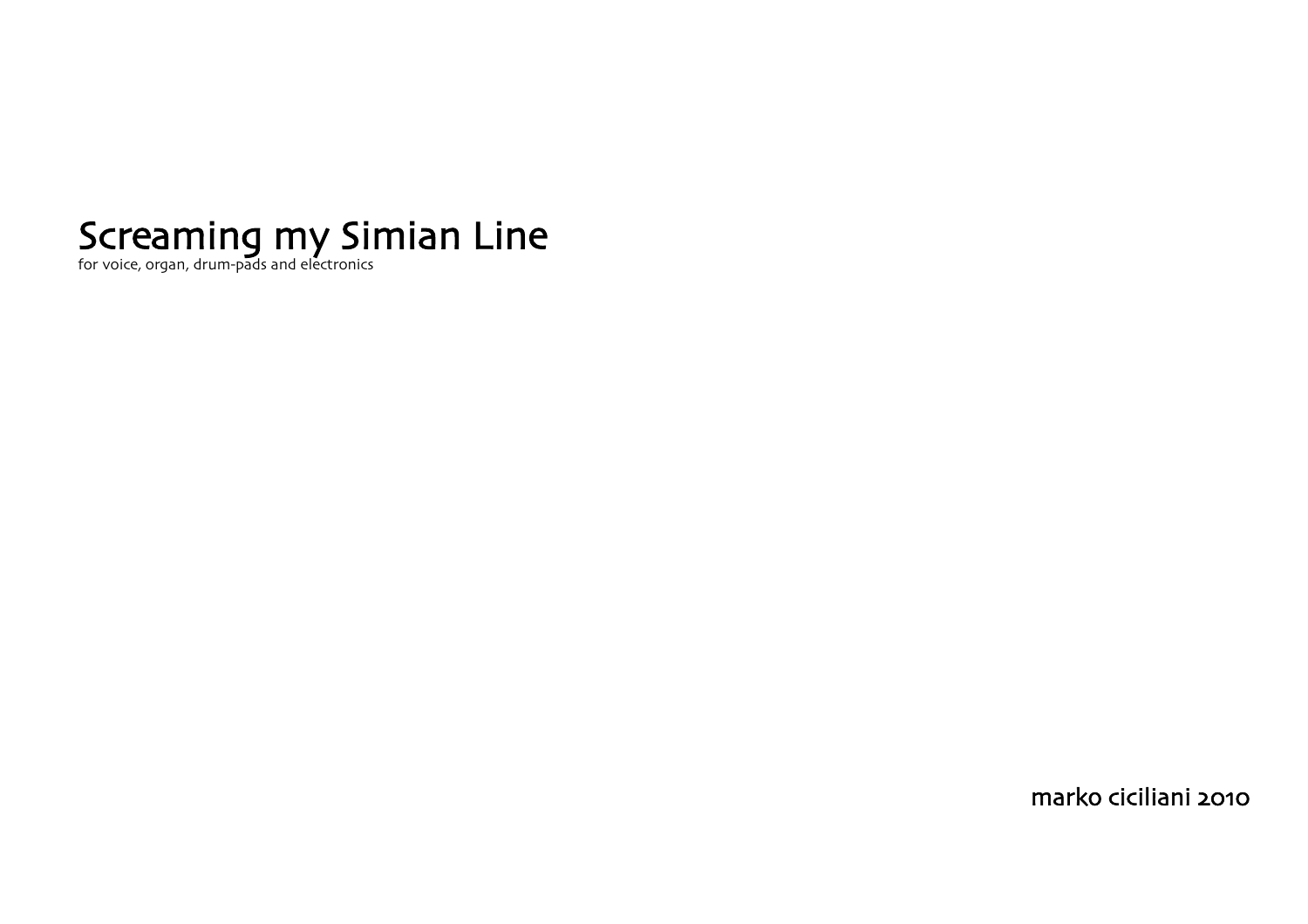## Screaming my Simian Line

for voice/e-violin, organ/voice, drum-pads/voice and electronics

## by Marko Ciciliani

commissioned by the NFPK+

duration: ±11 minutes

2010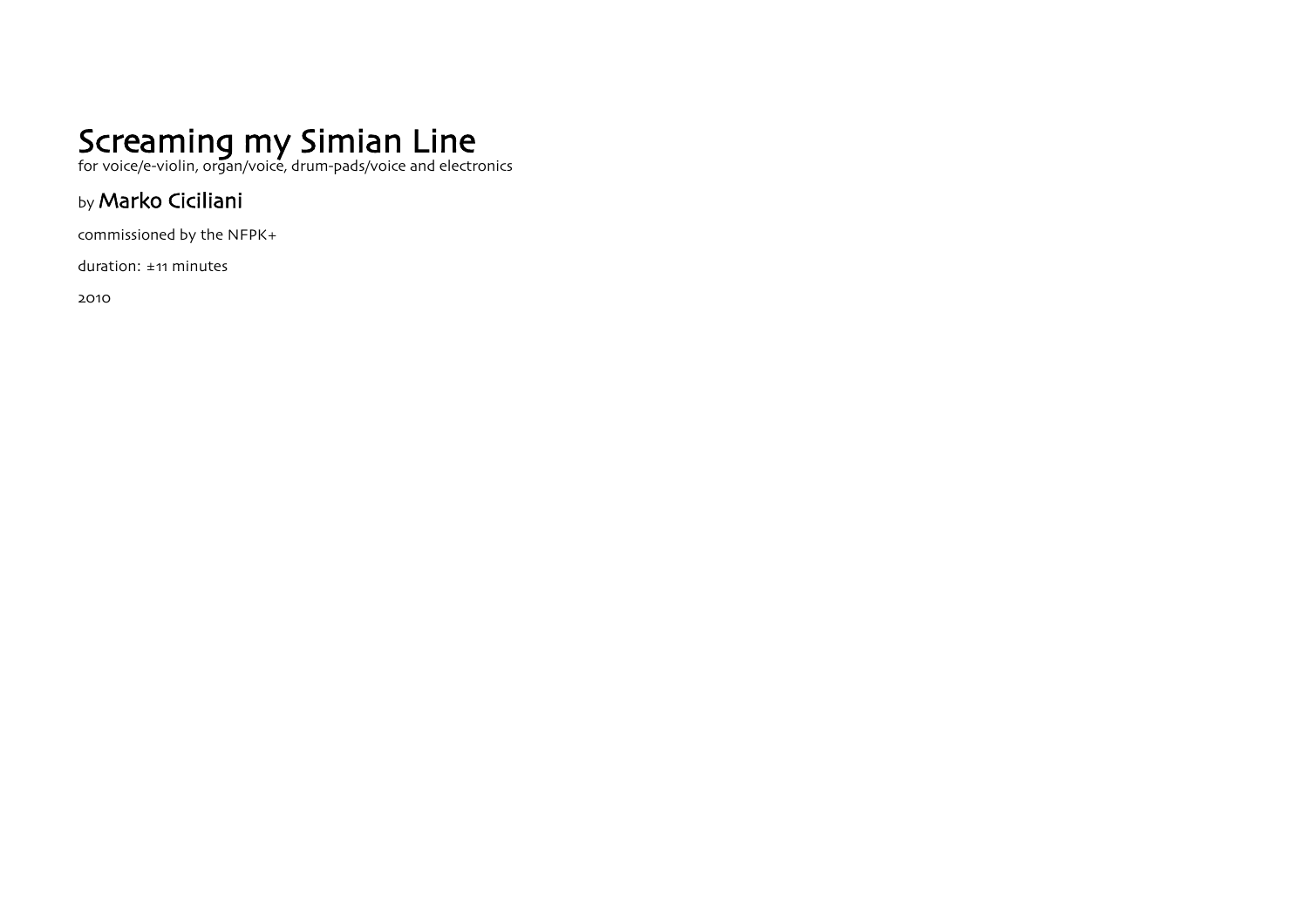## Screaming my Simian Line

for voice/electric violin, organ/voice, percussion and electronics and the control of the control of the control of the control of the control of the control of the control of the control of the control of the control of t

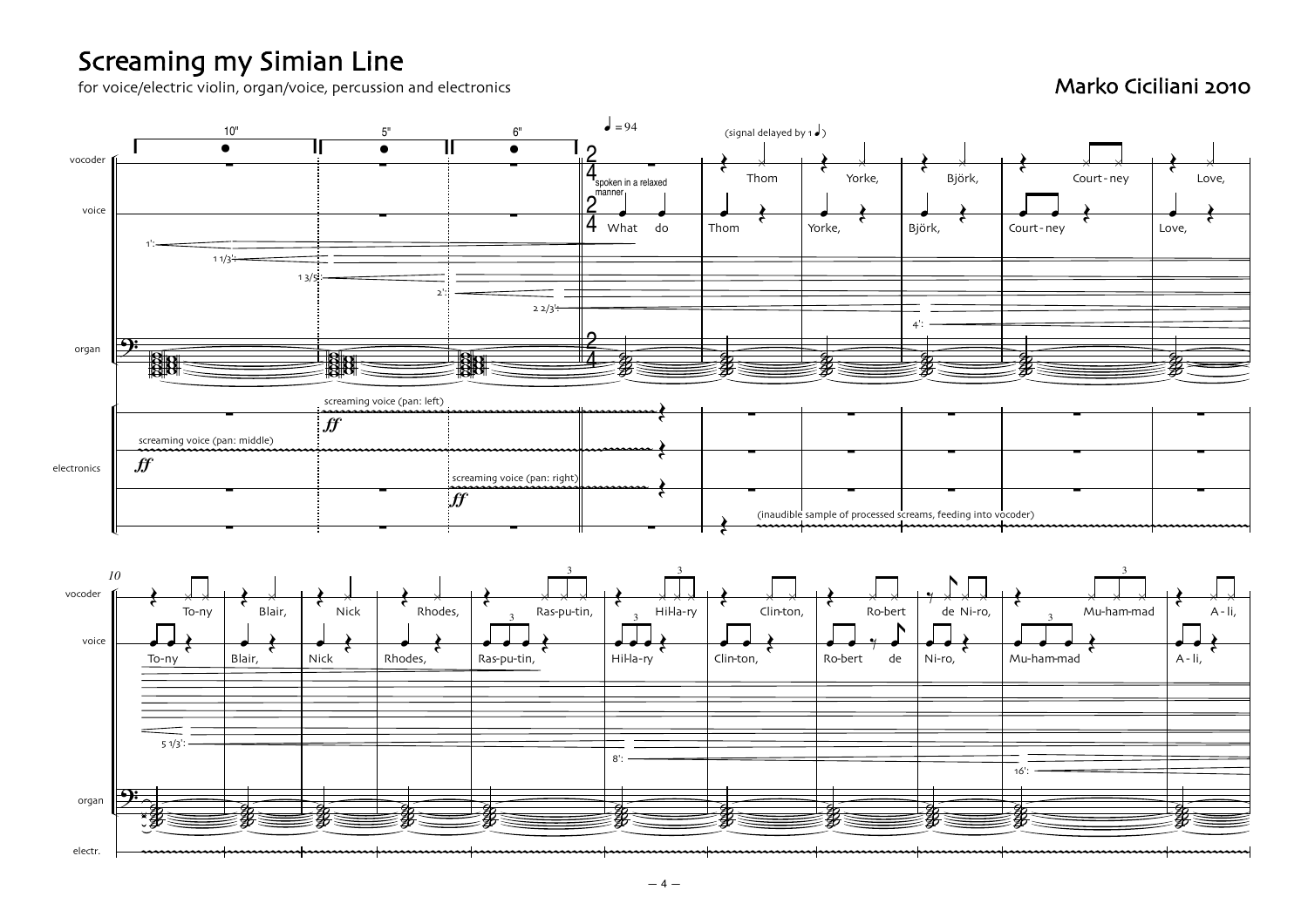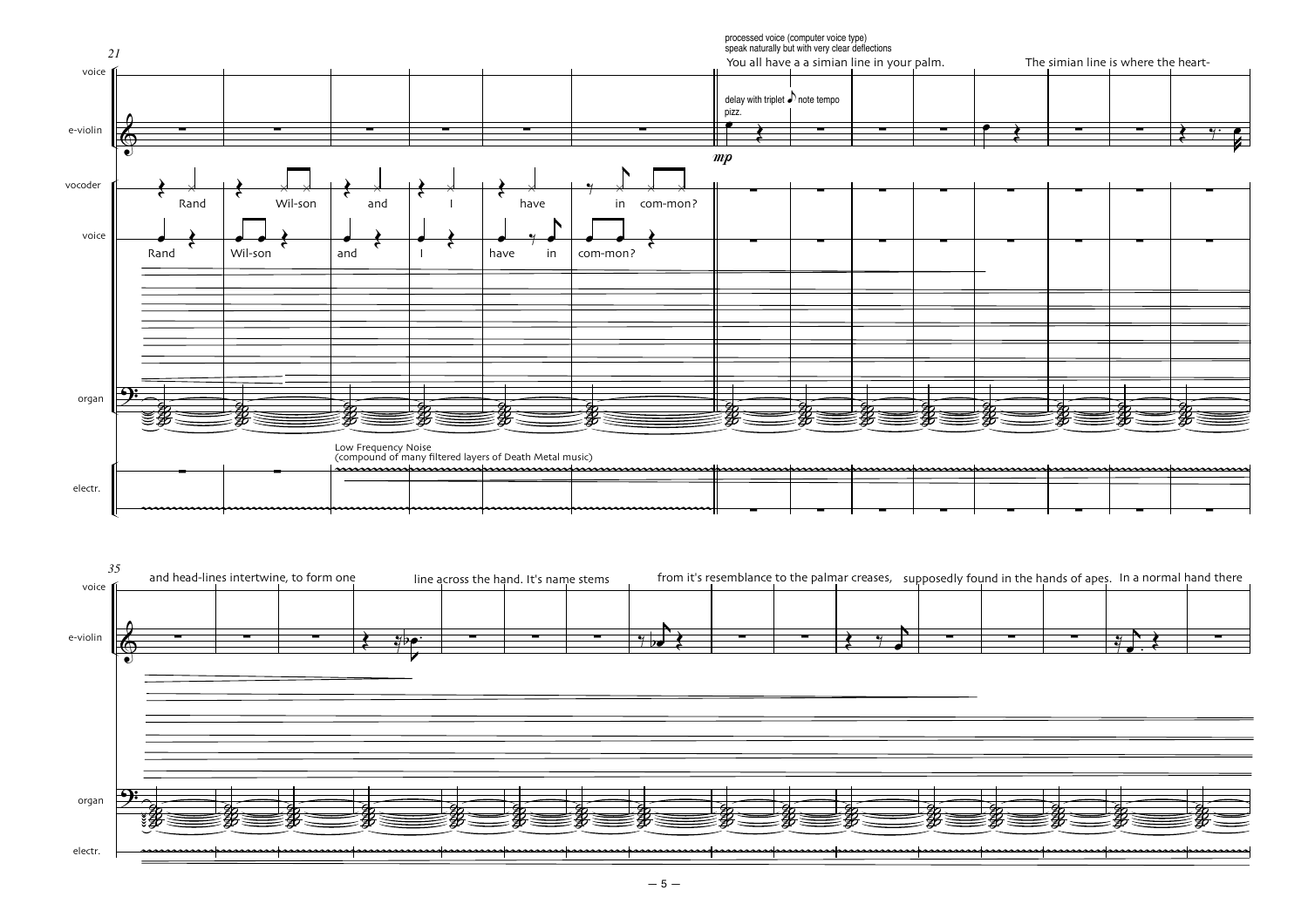

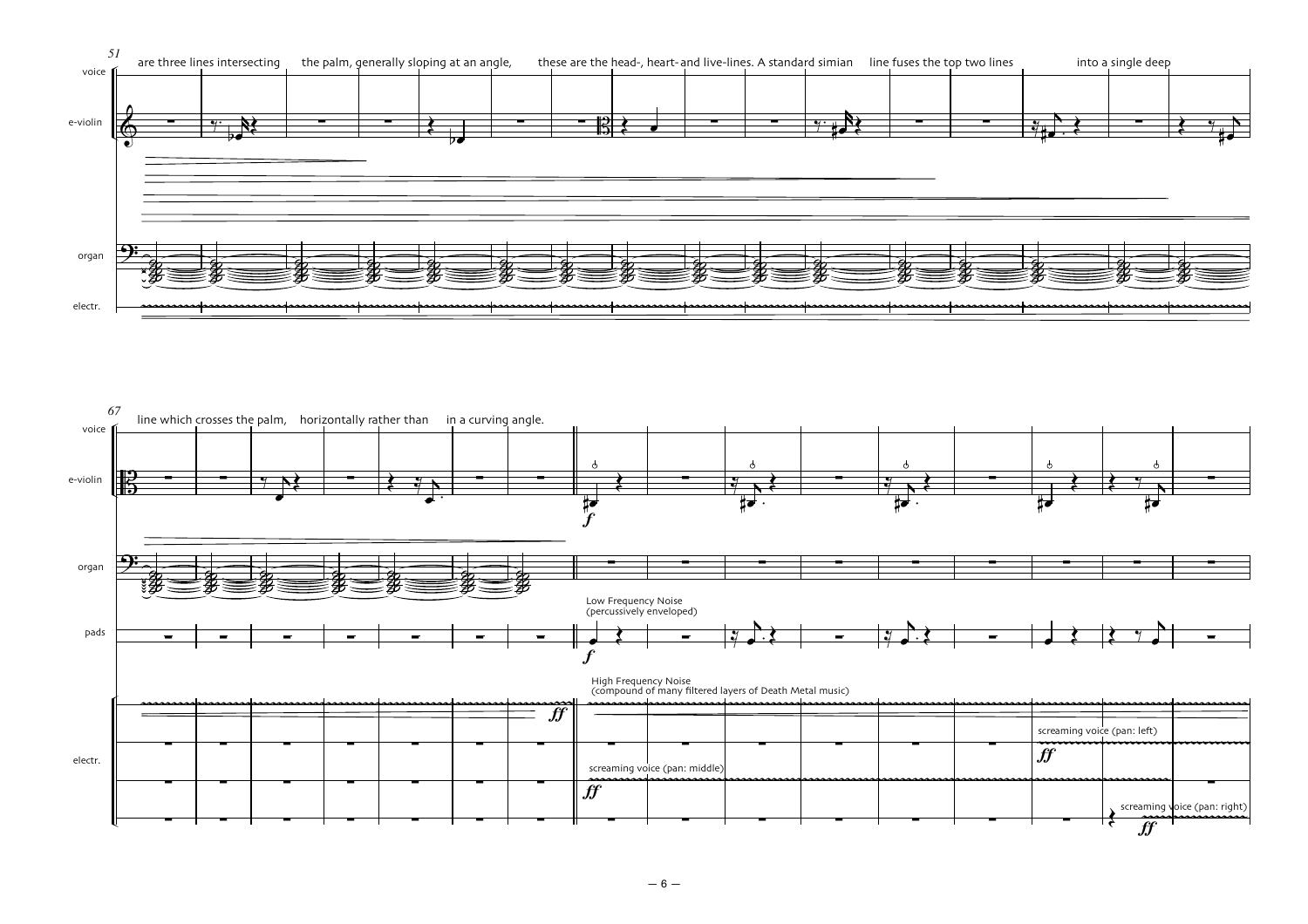

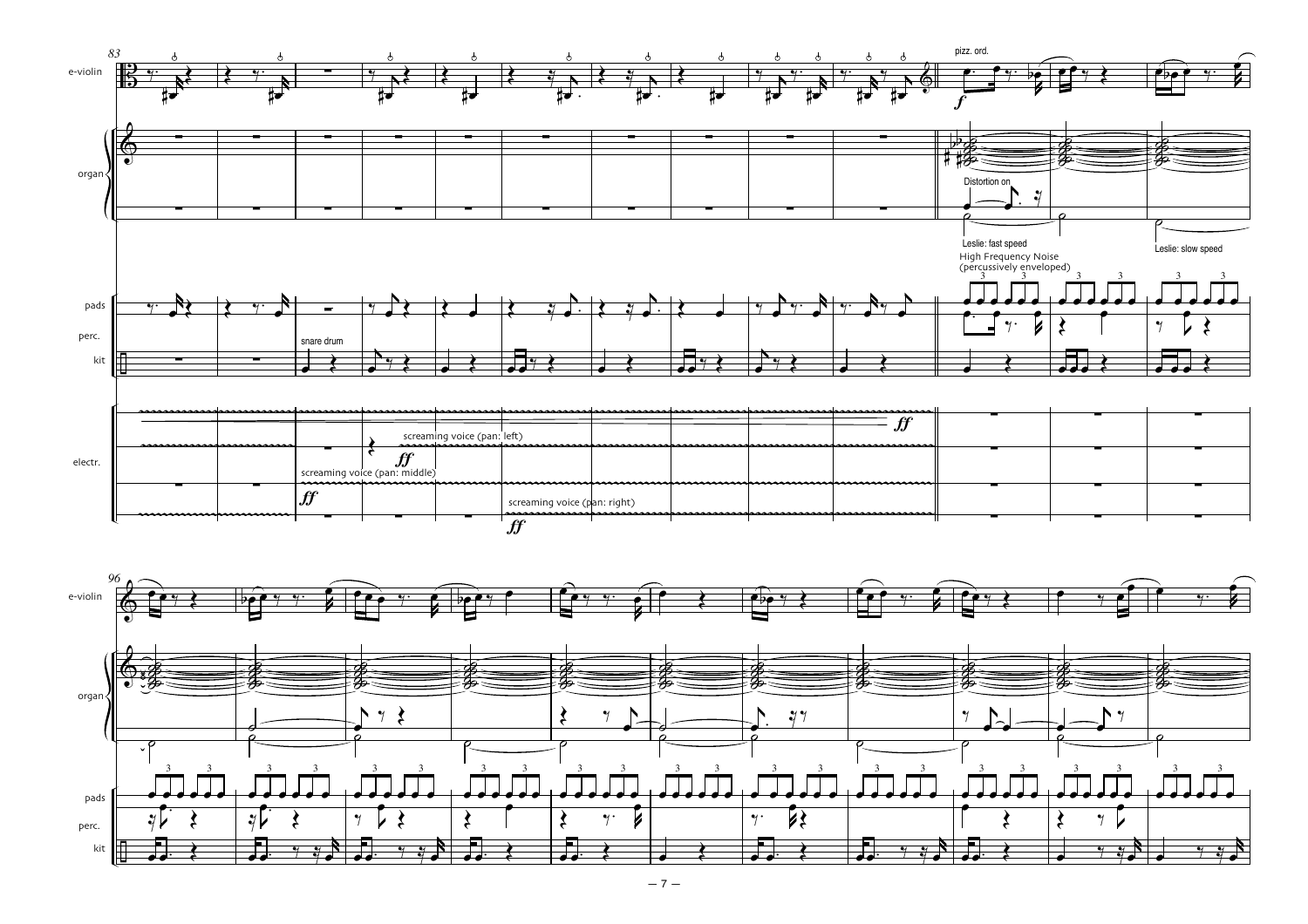

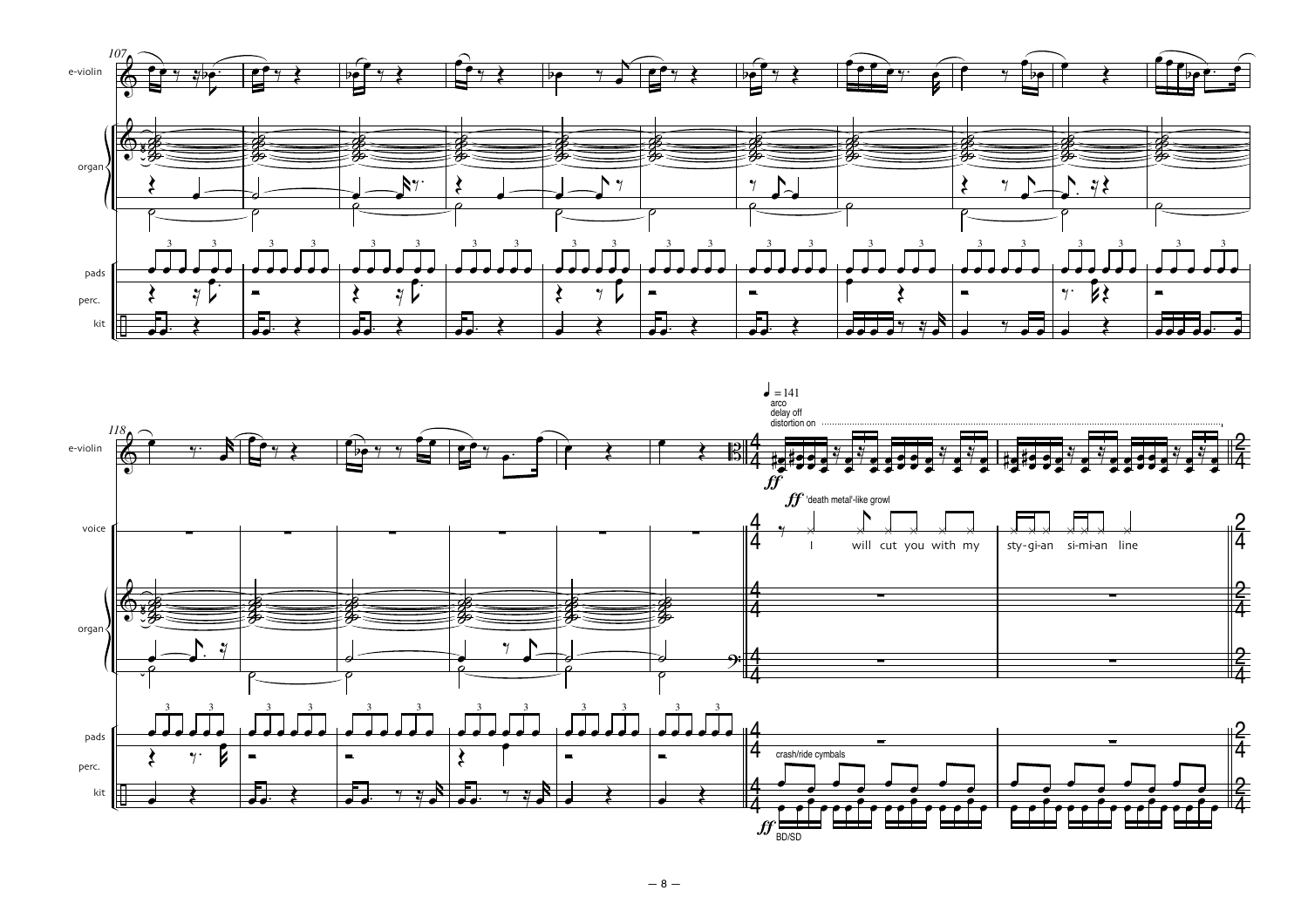

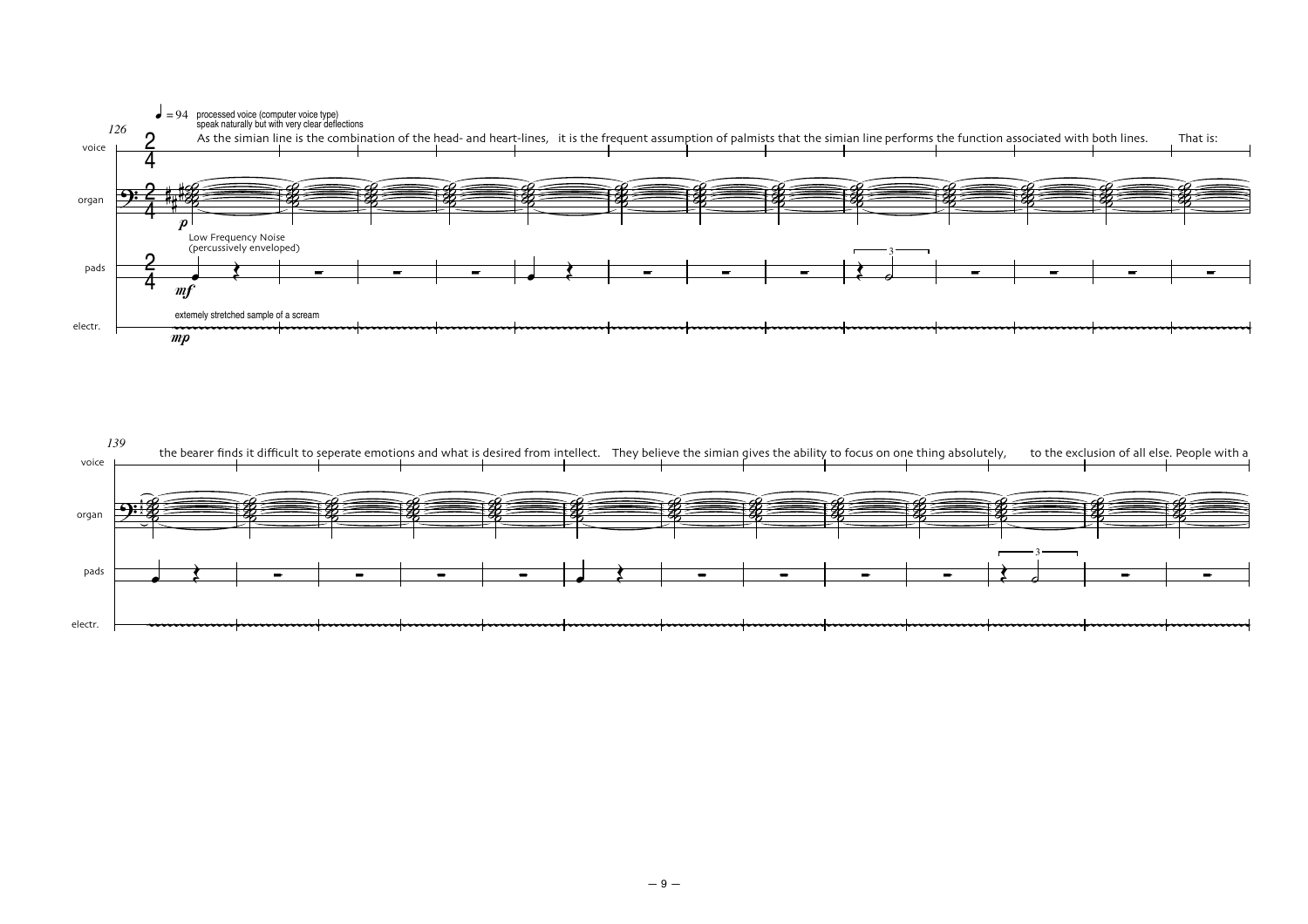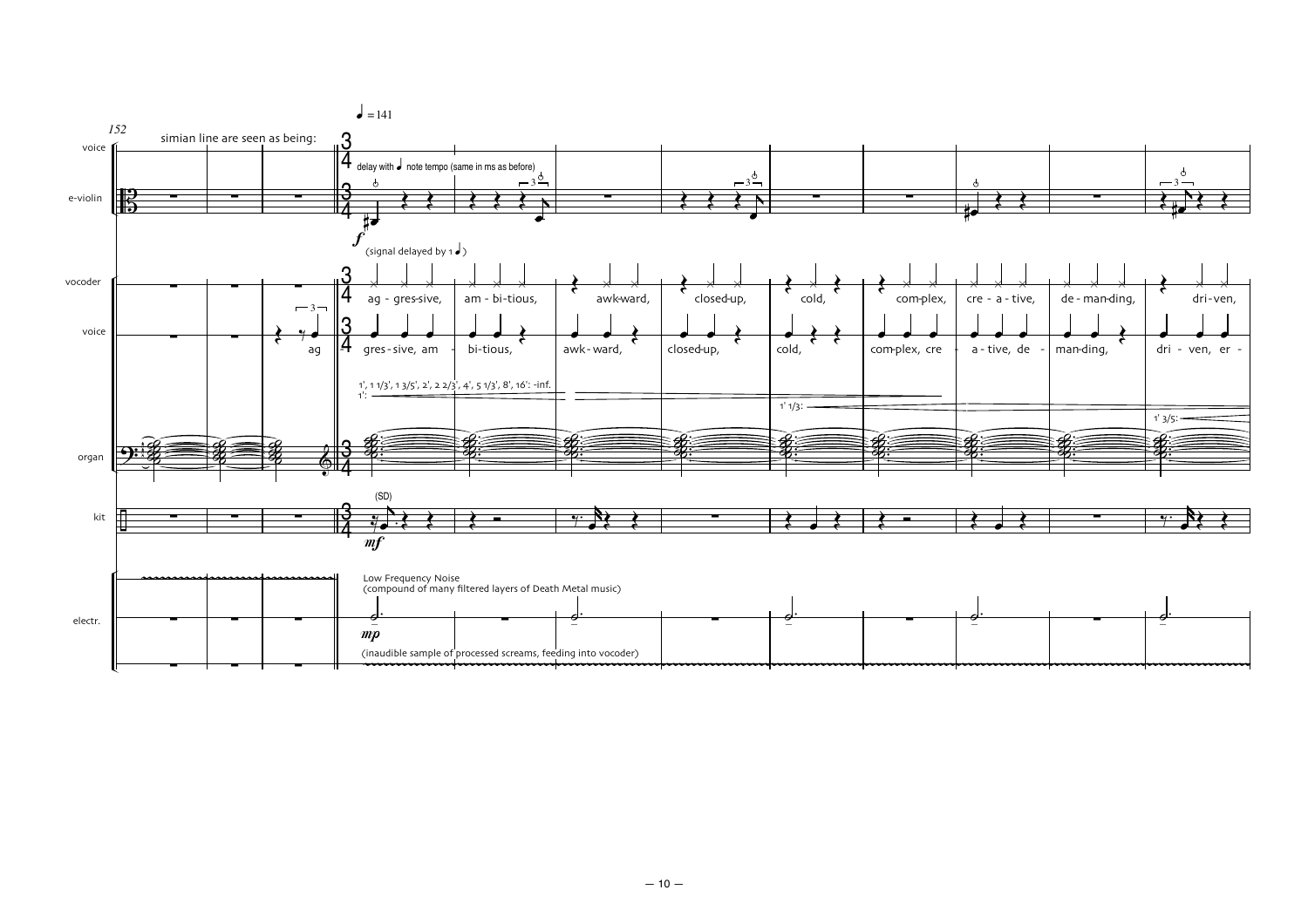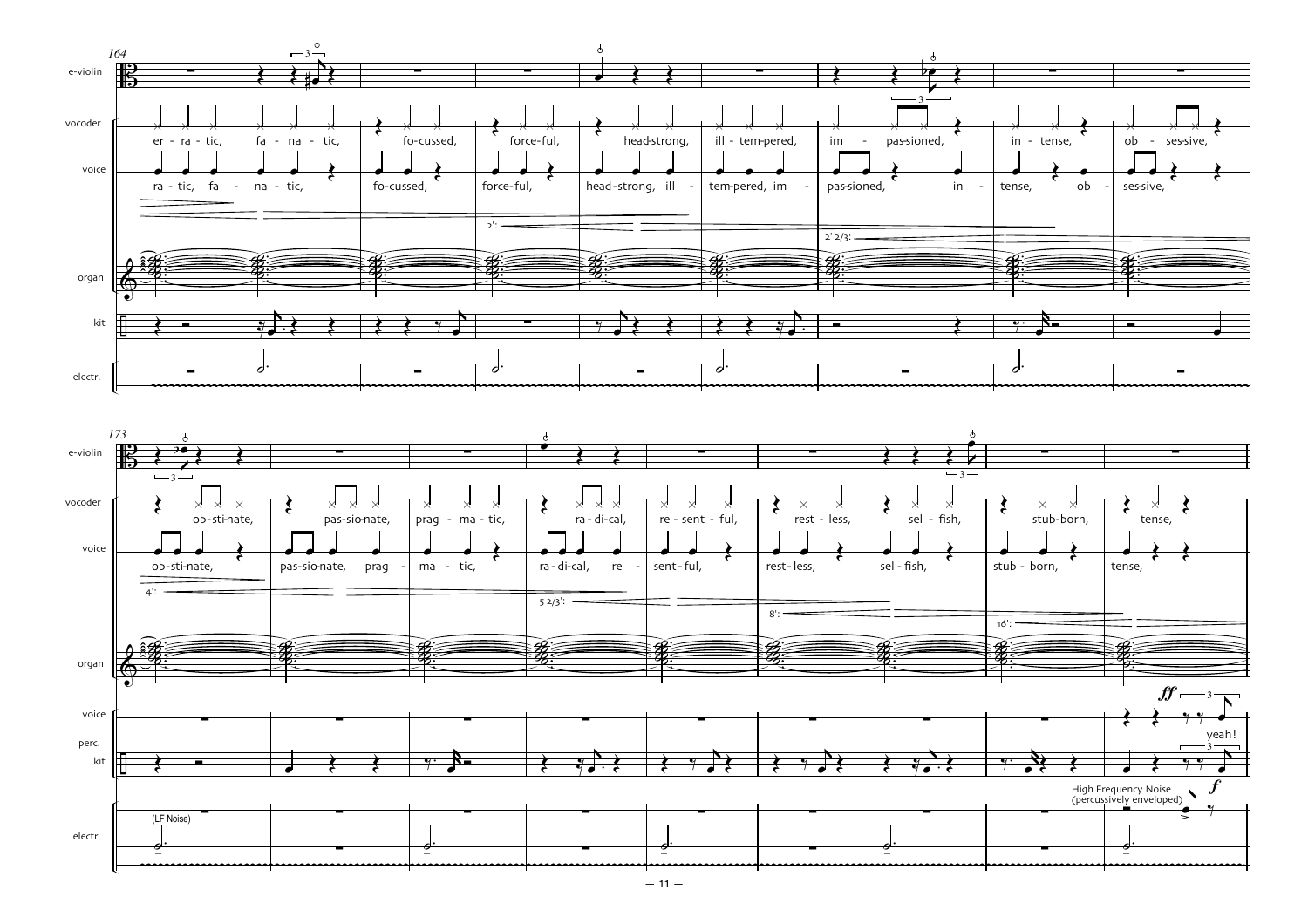

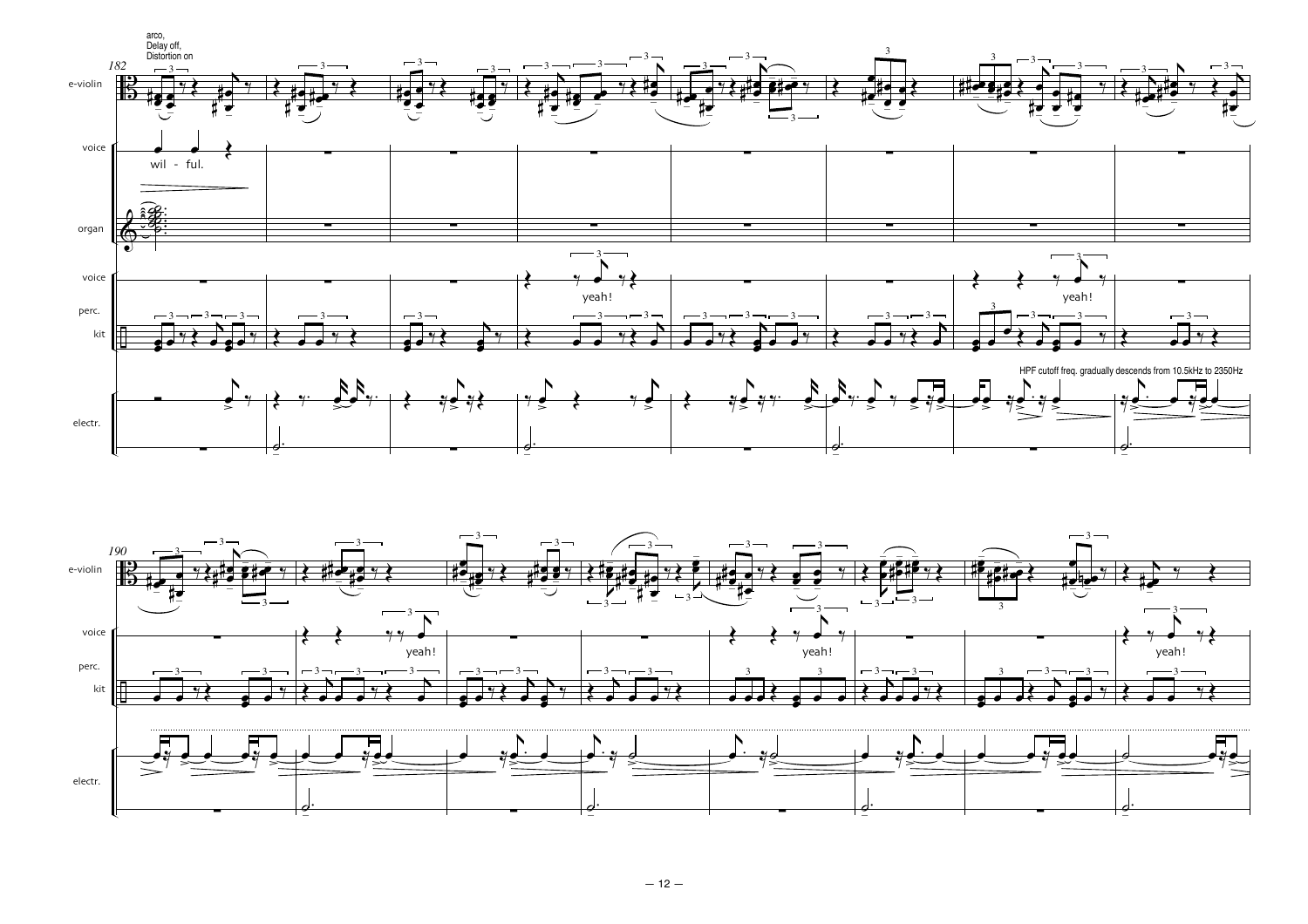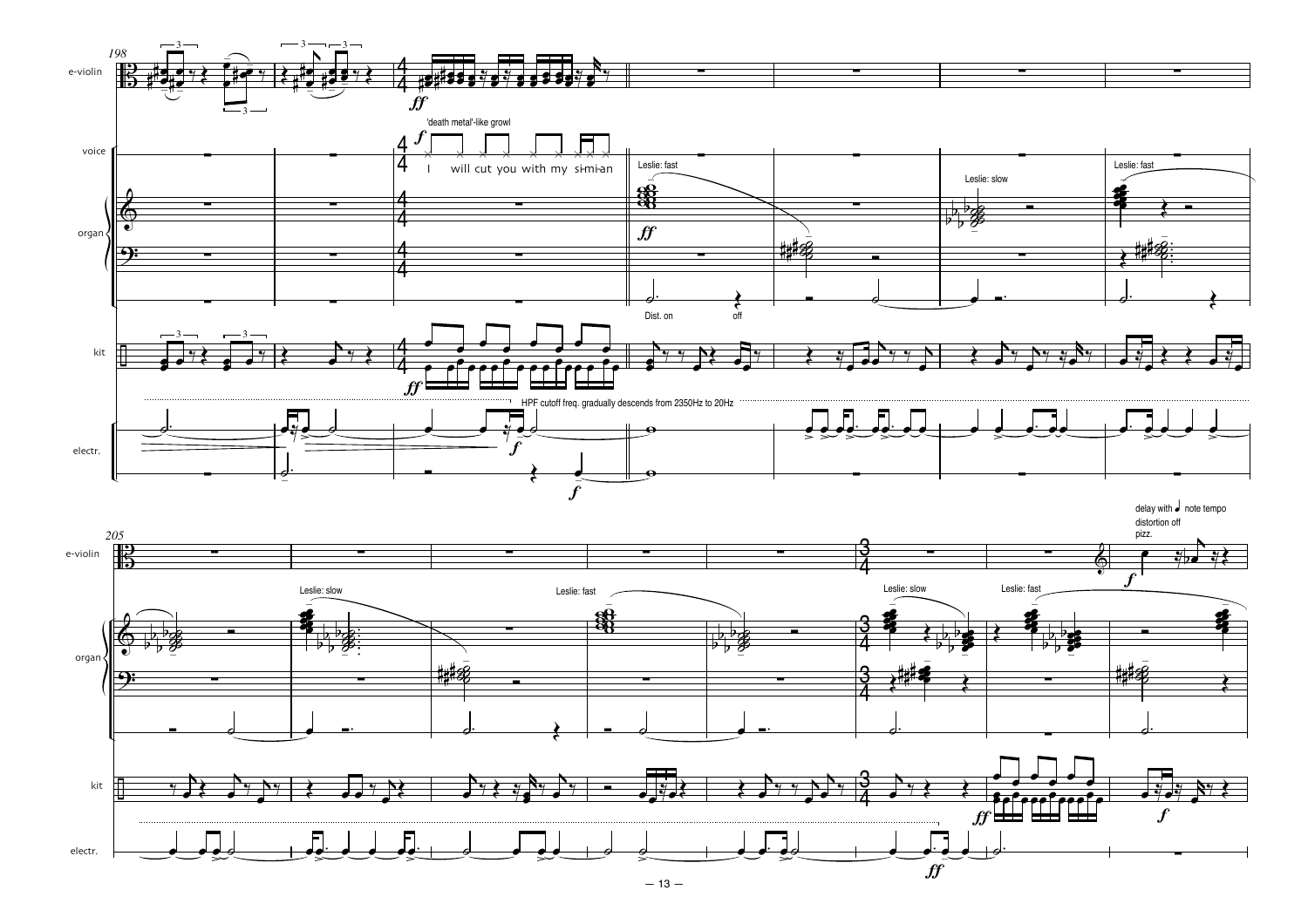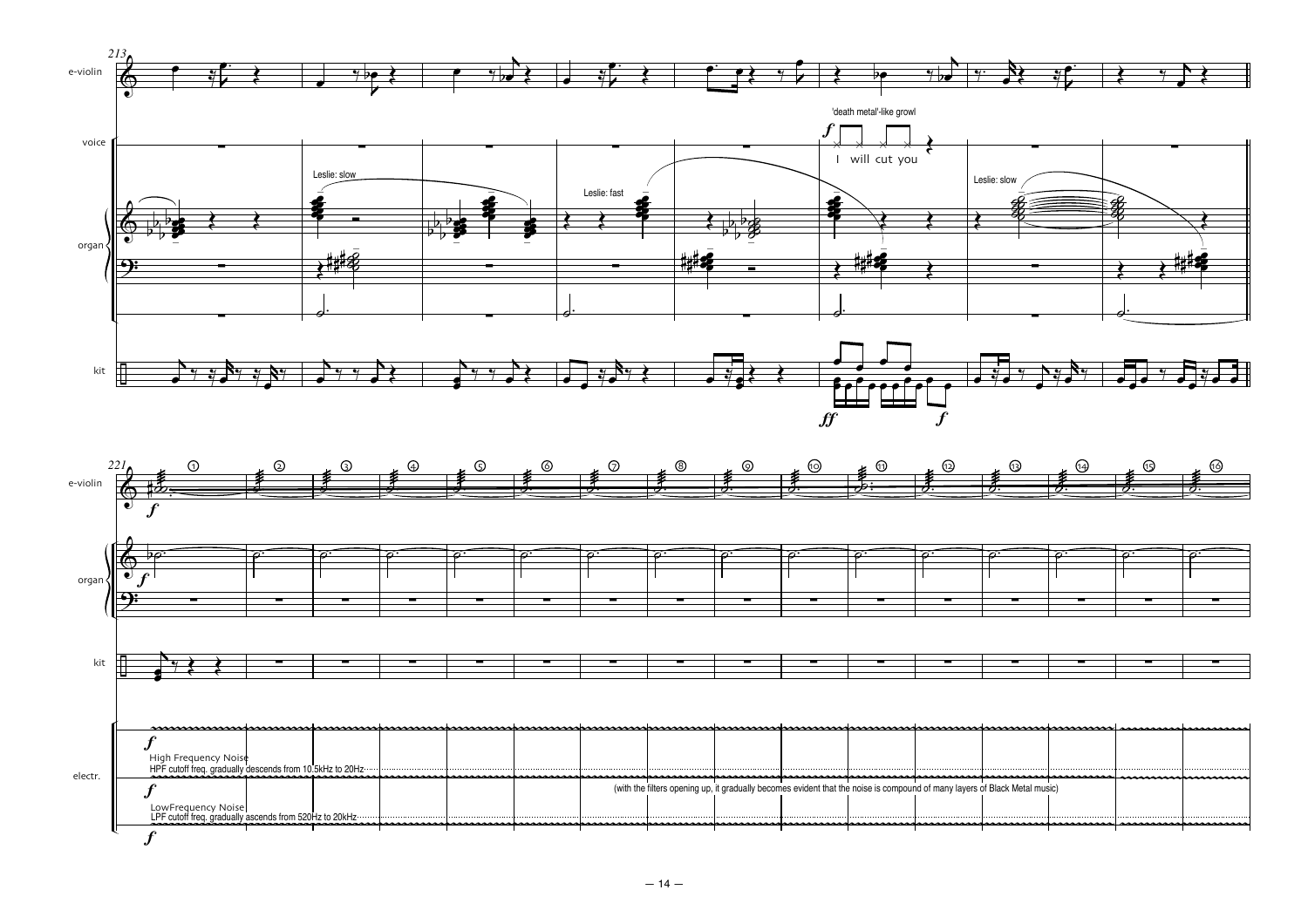

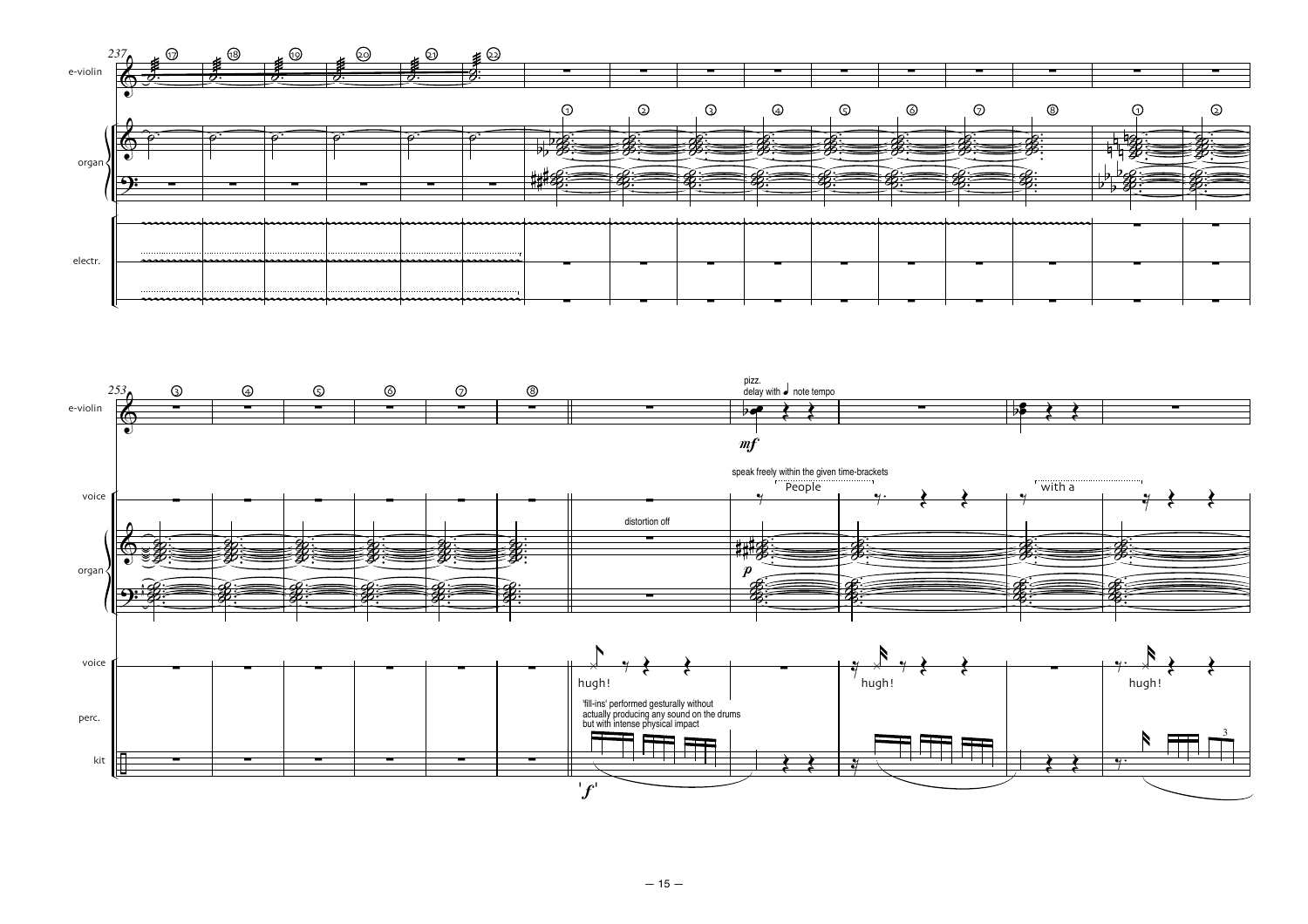

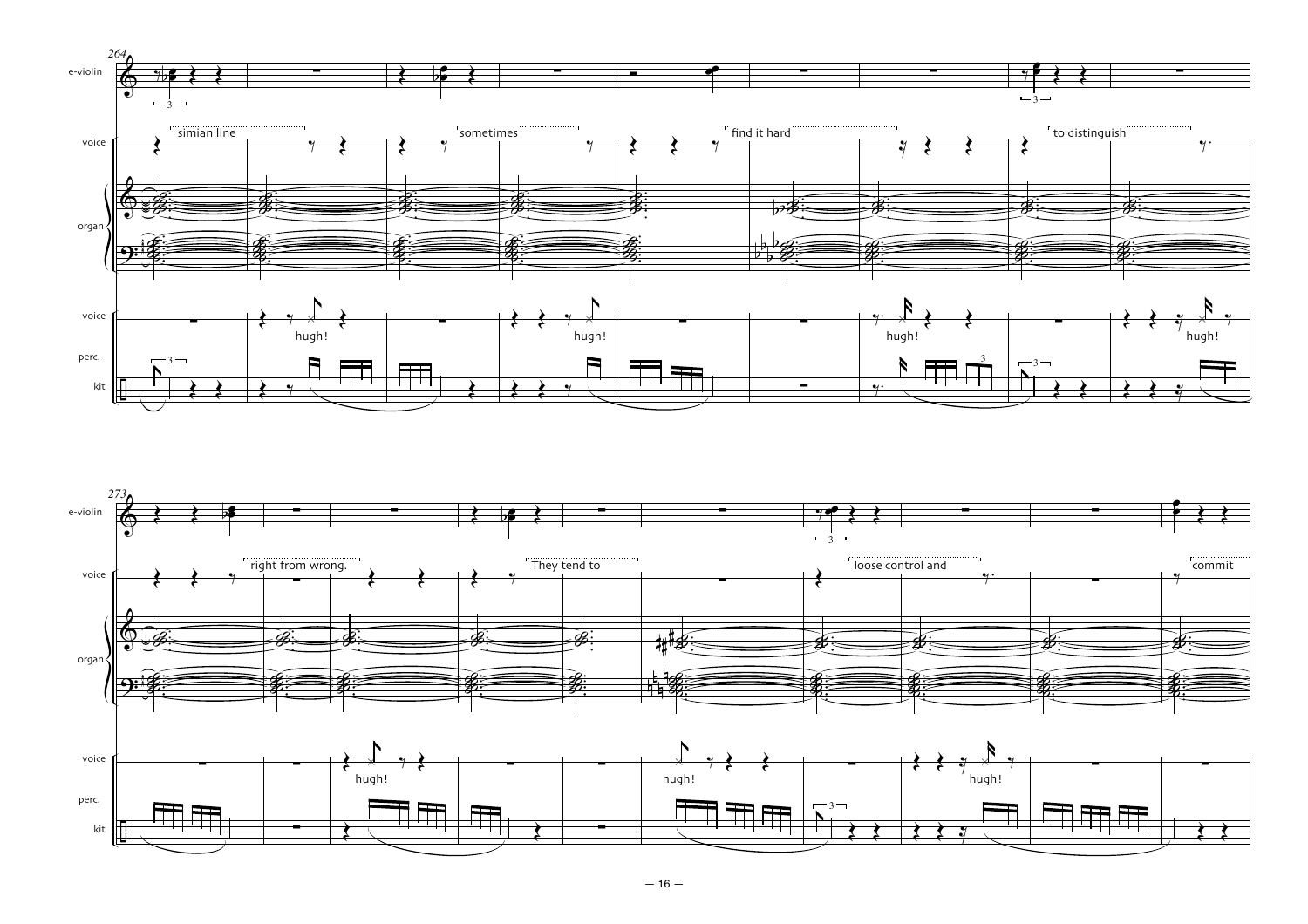

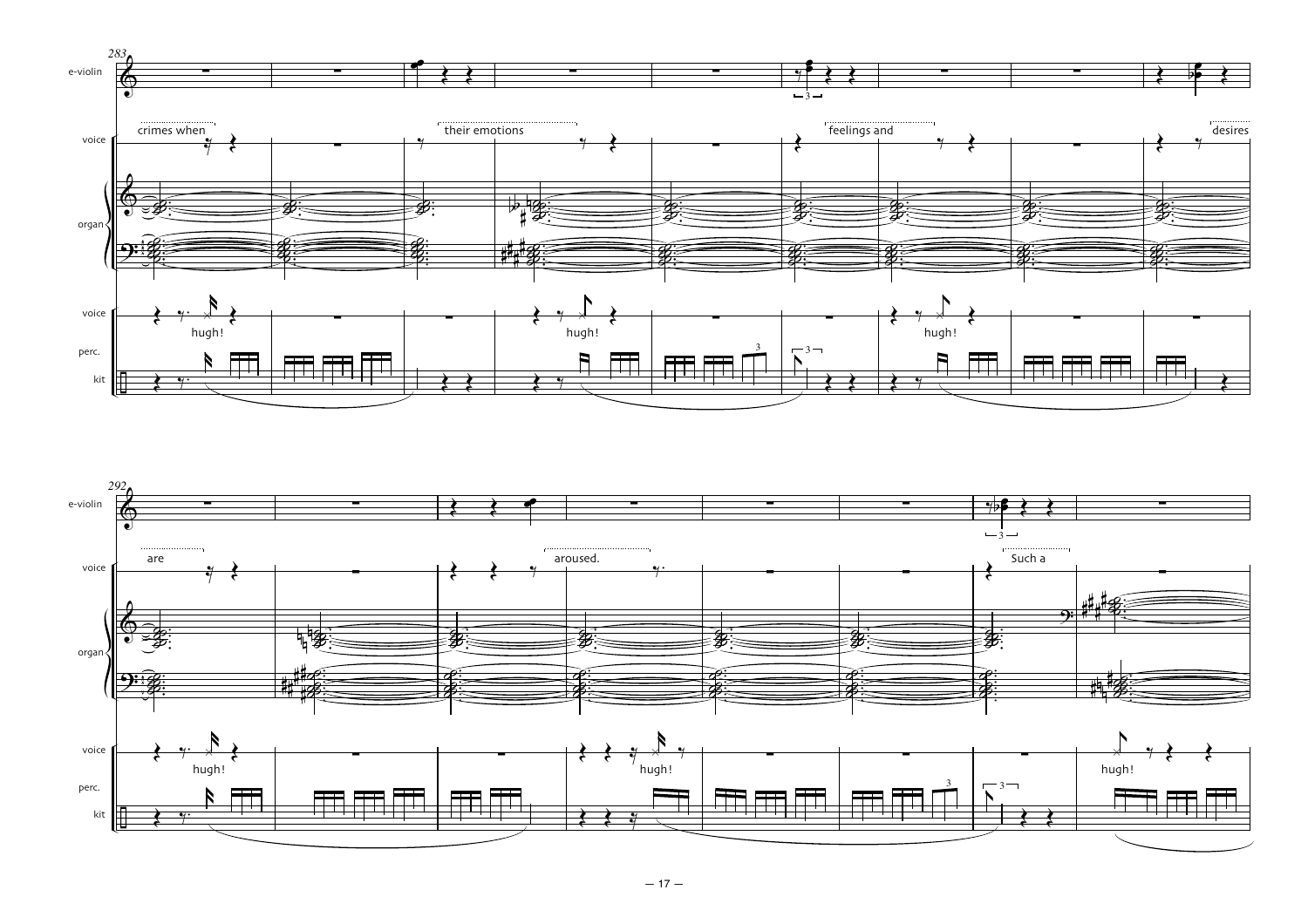

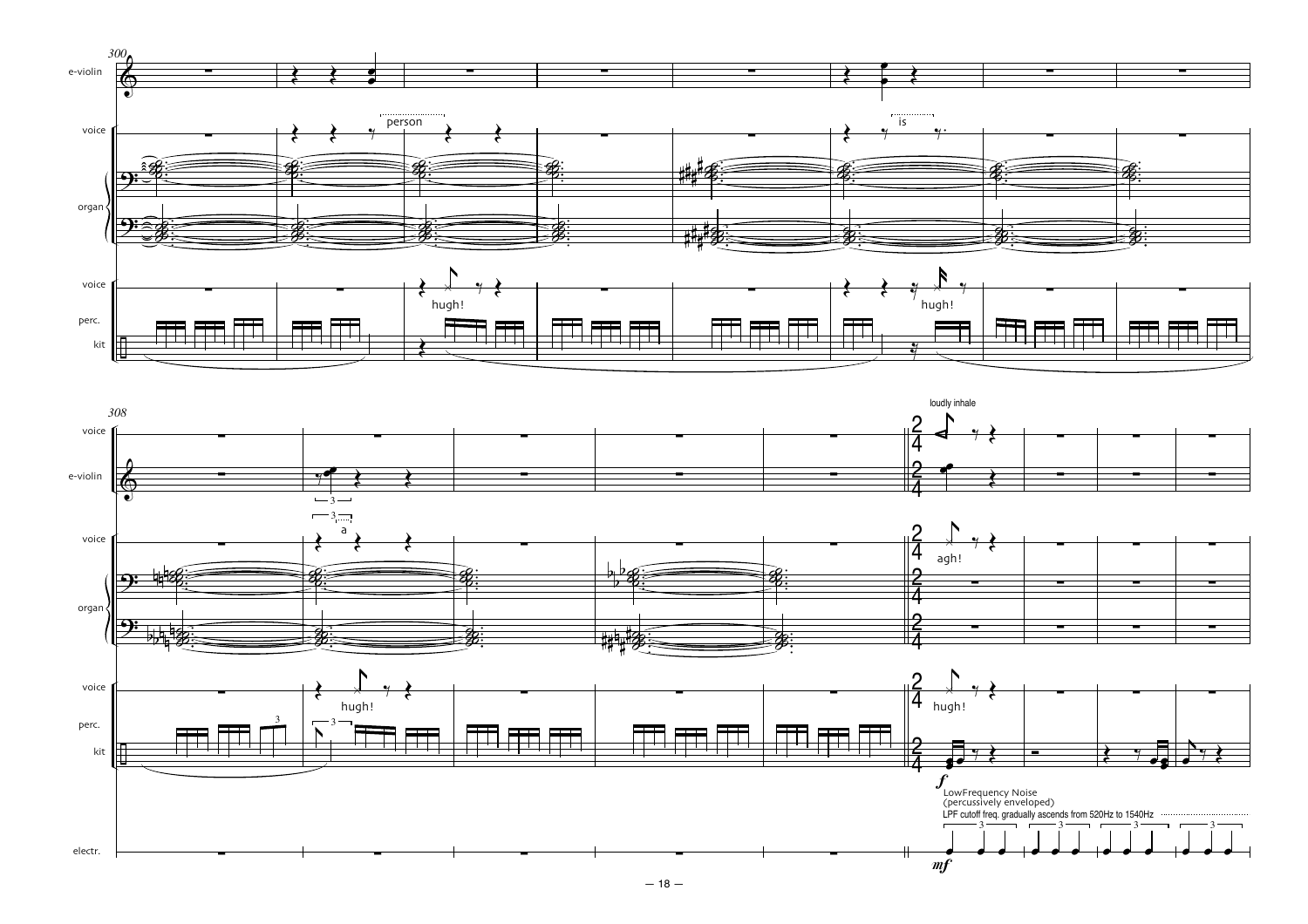

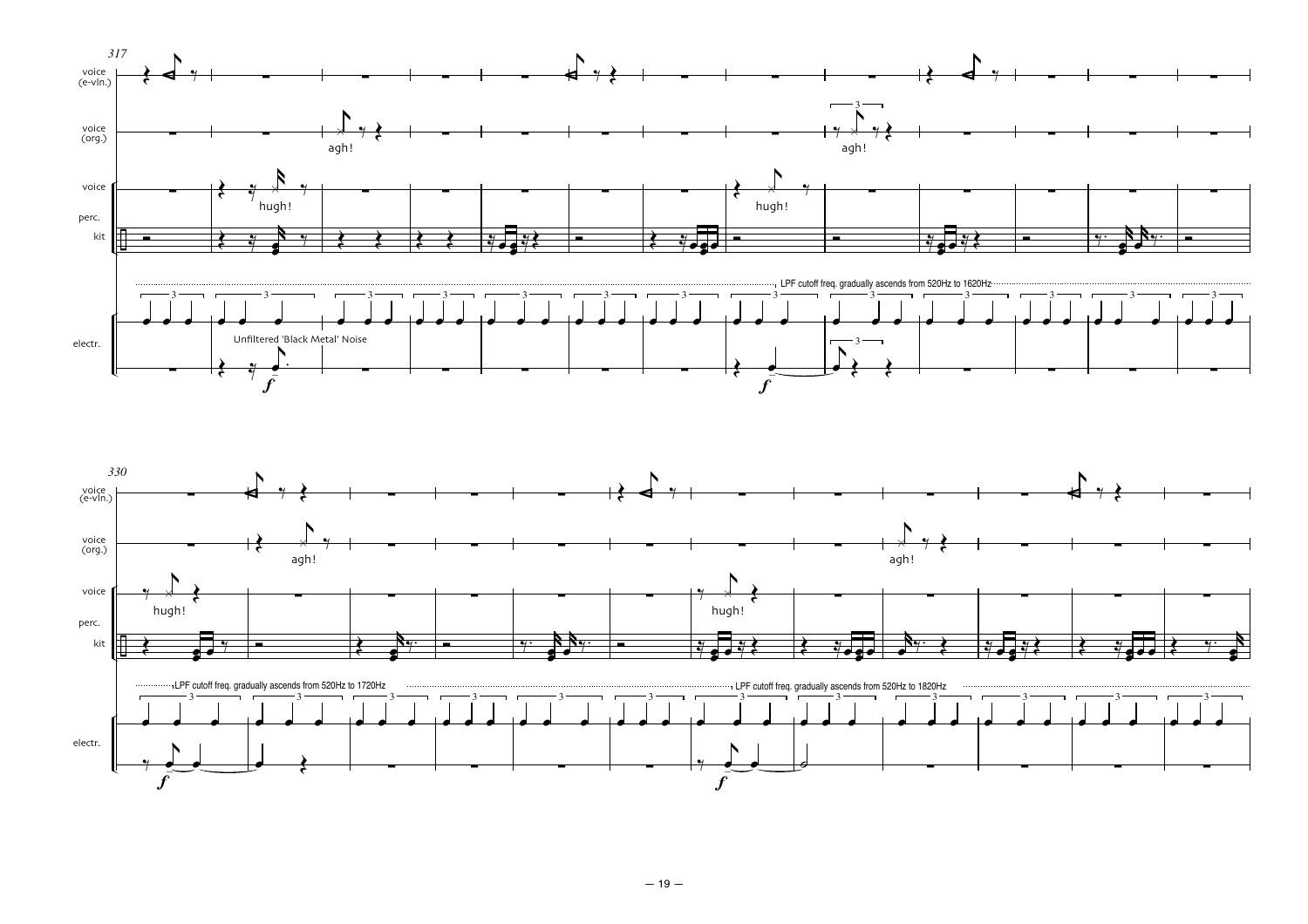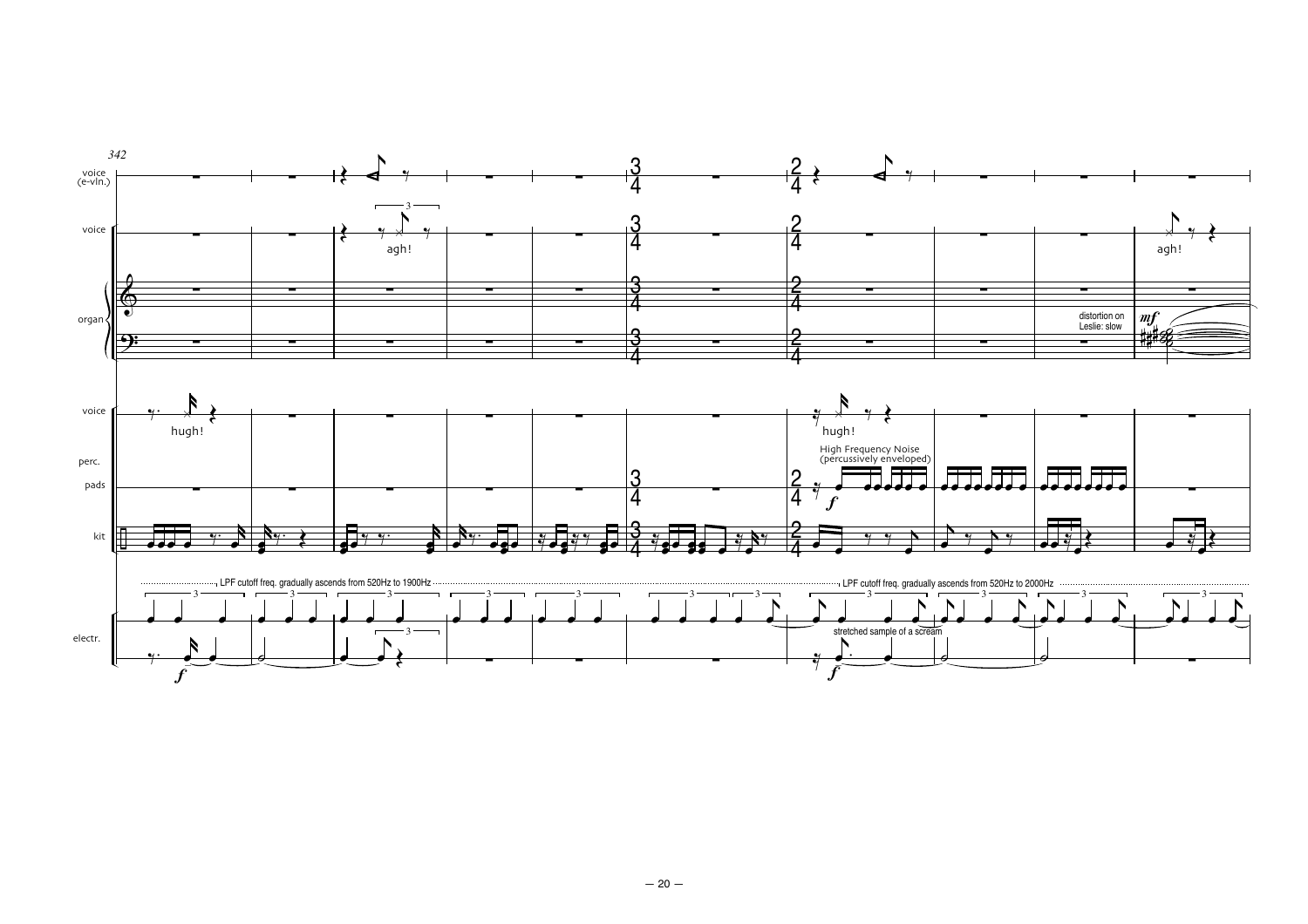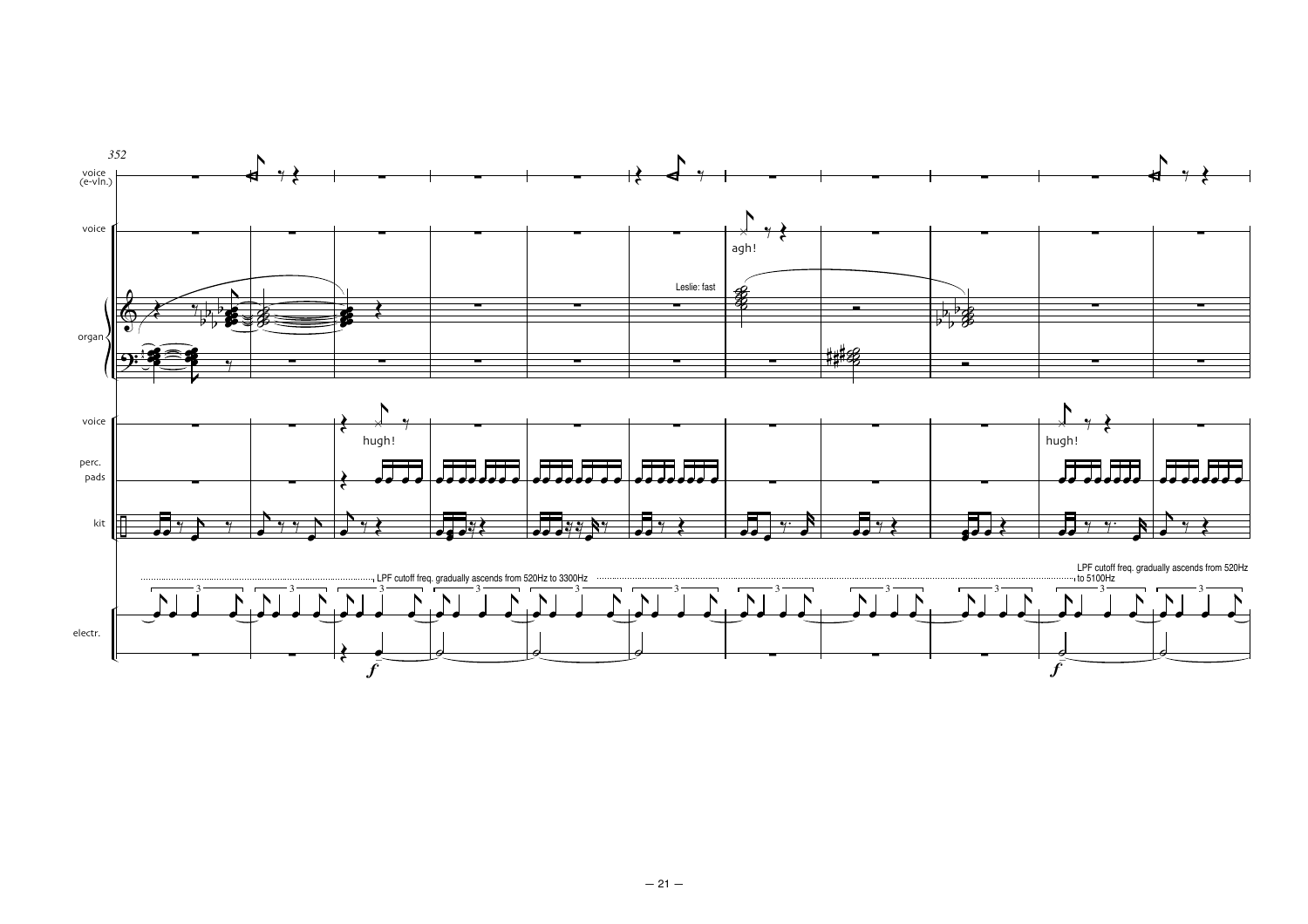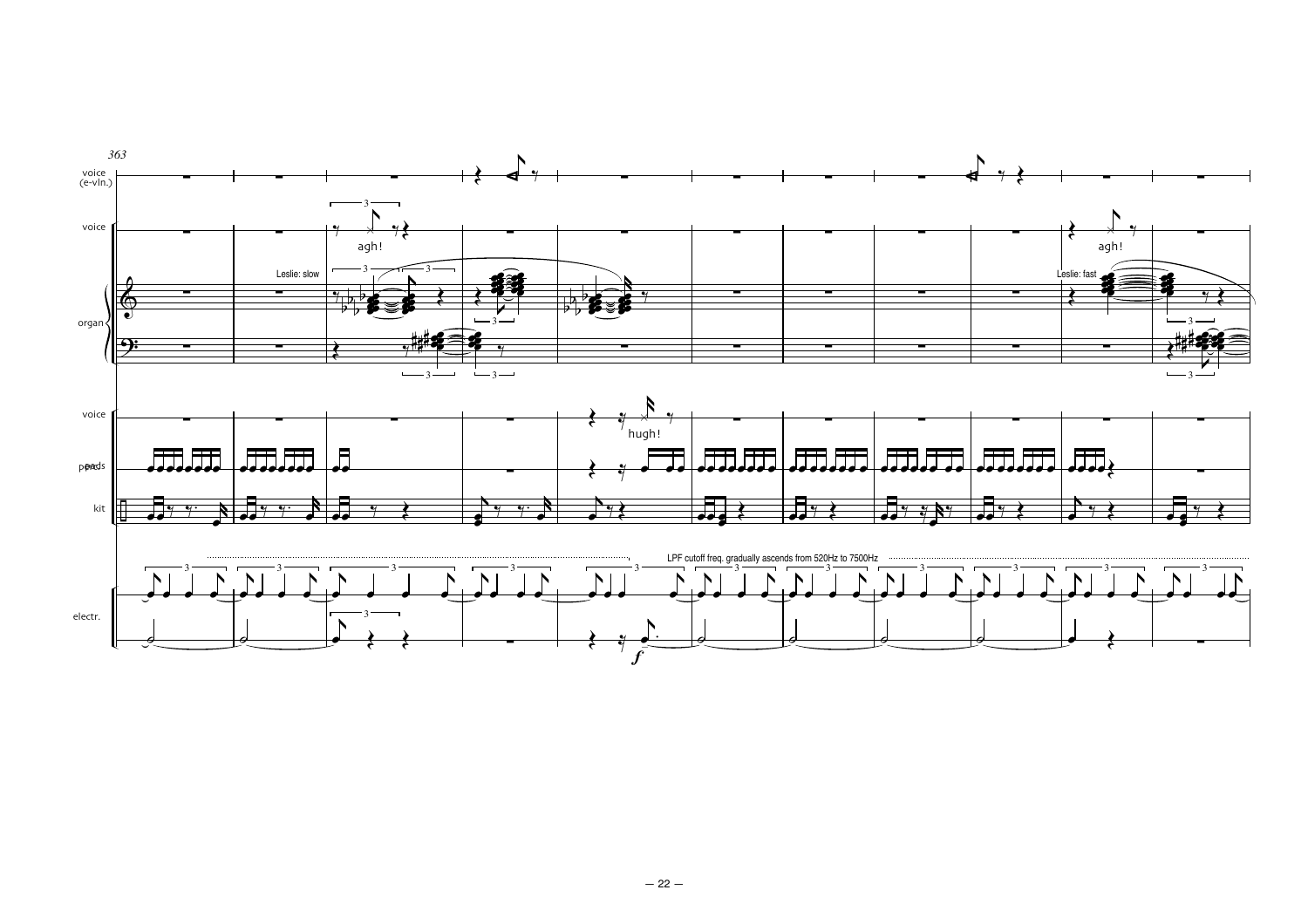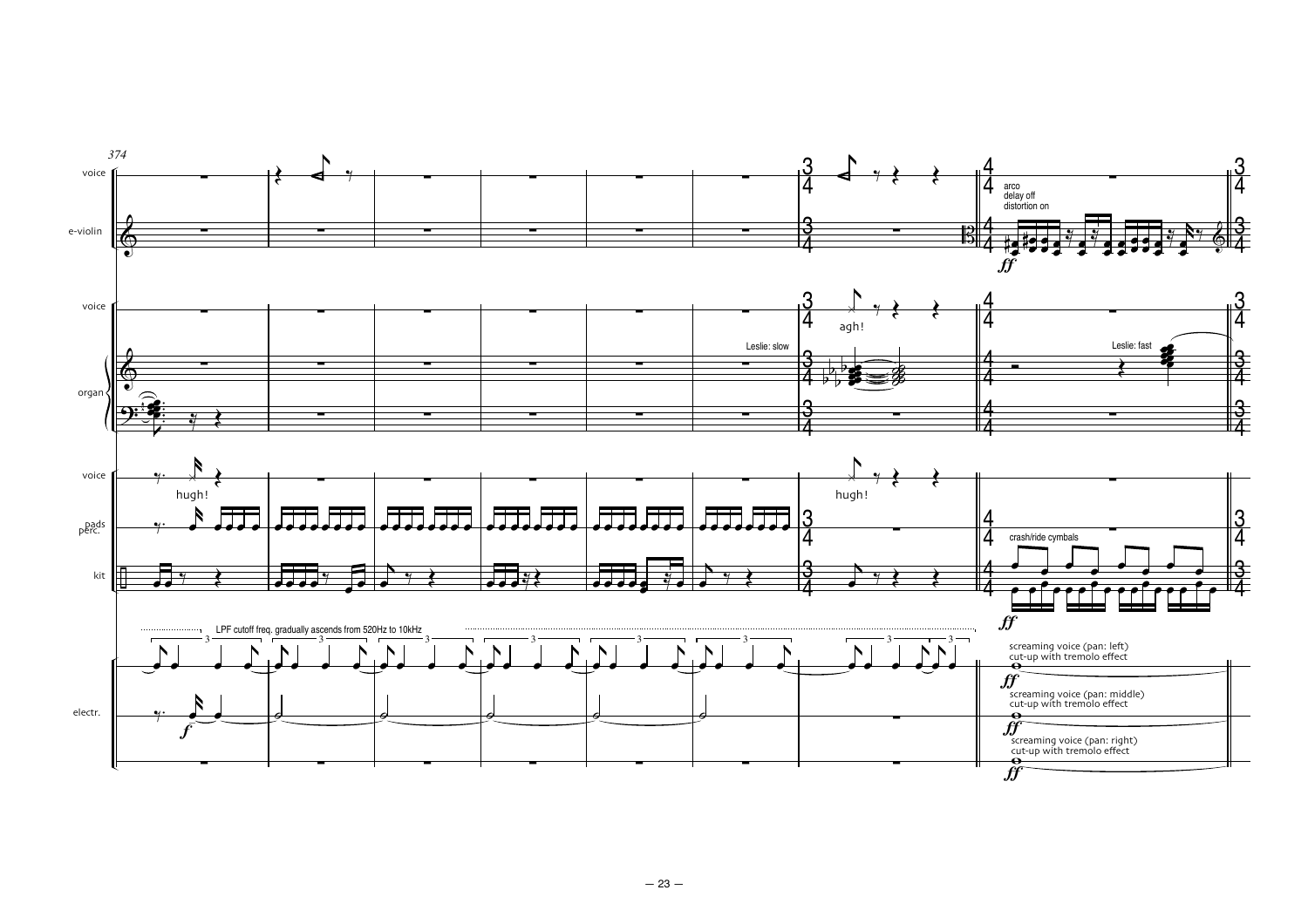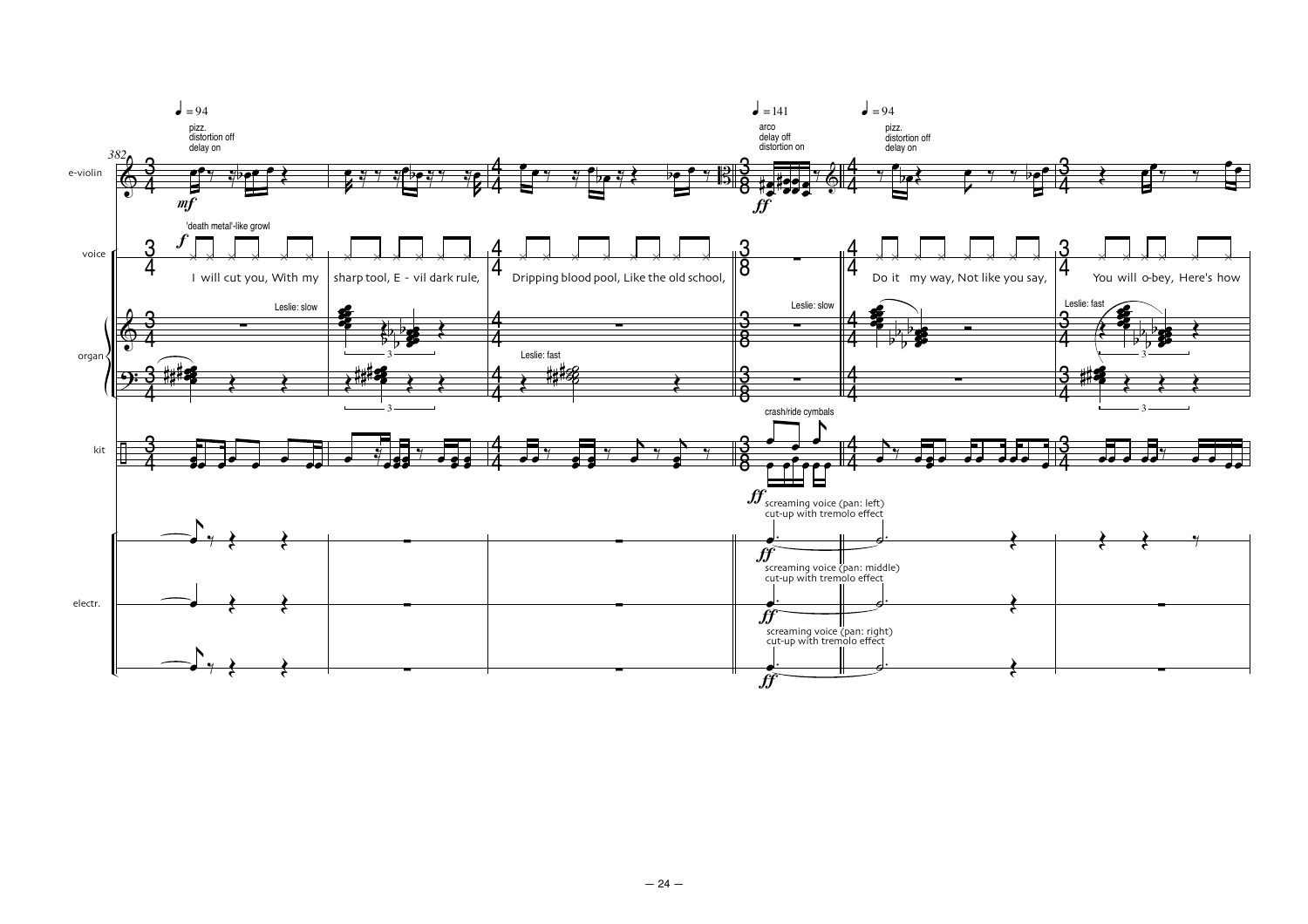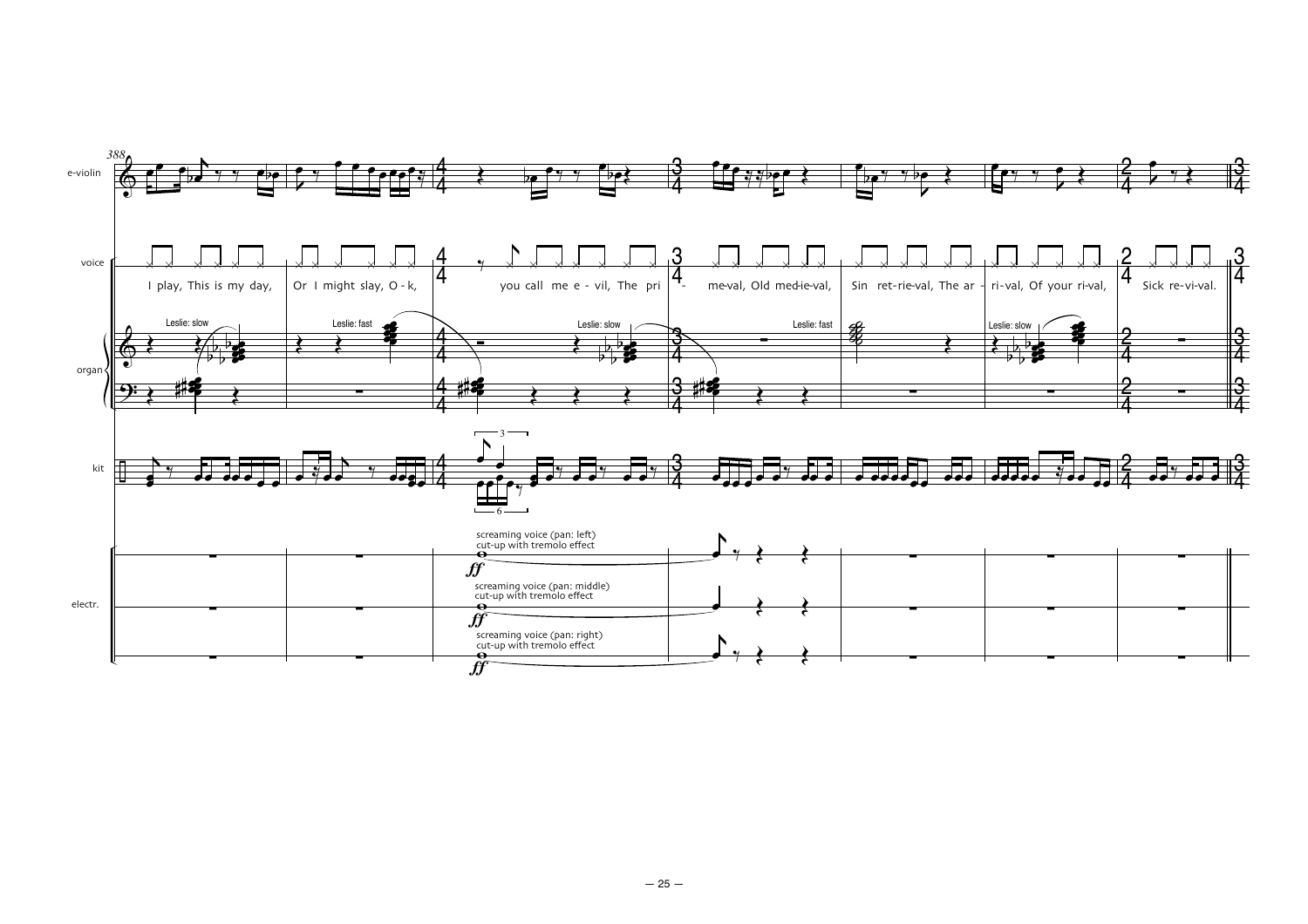

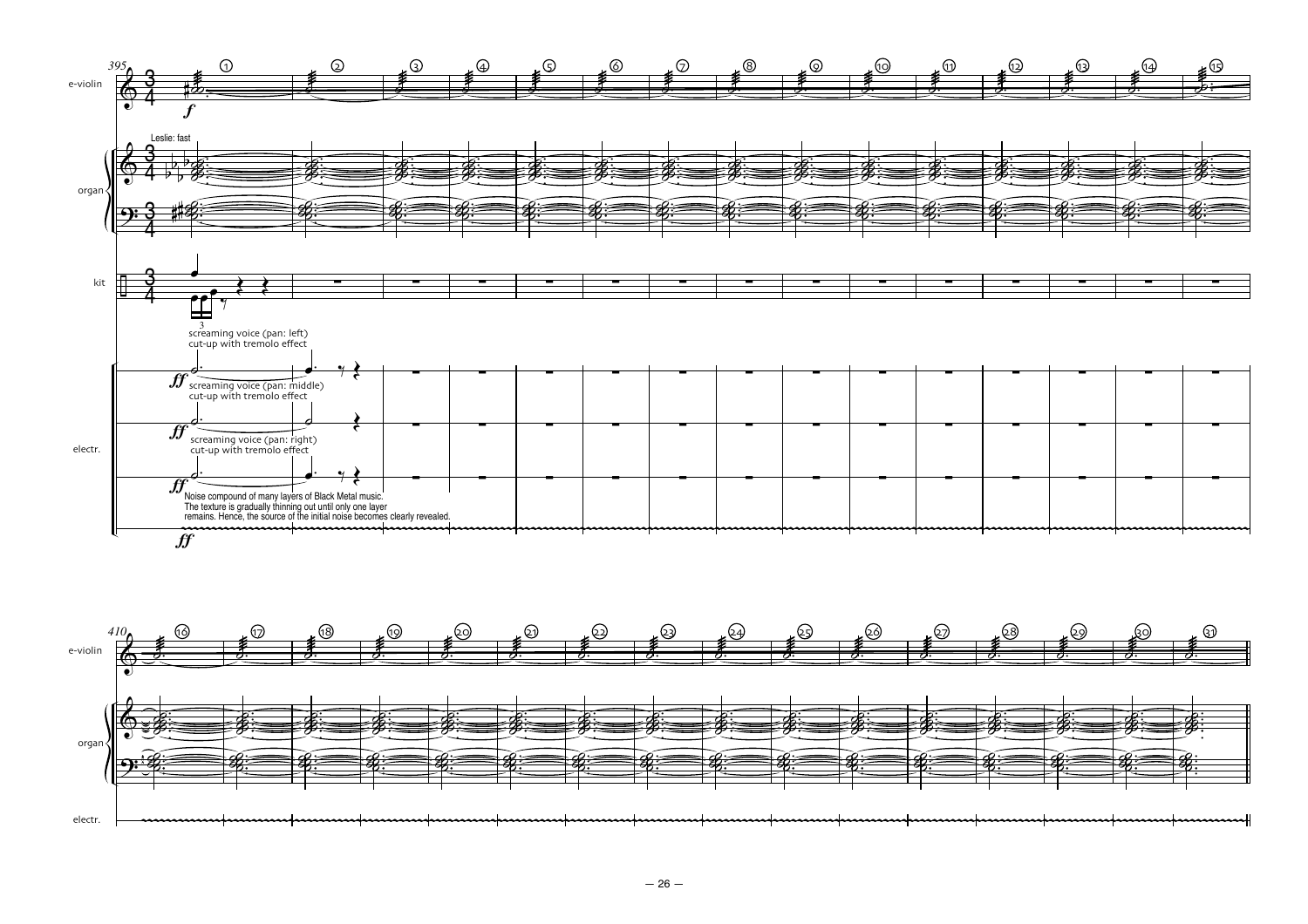

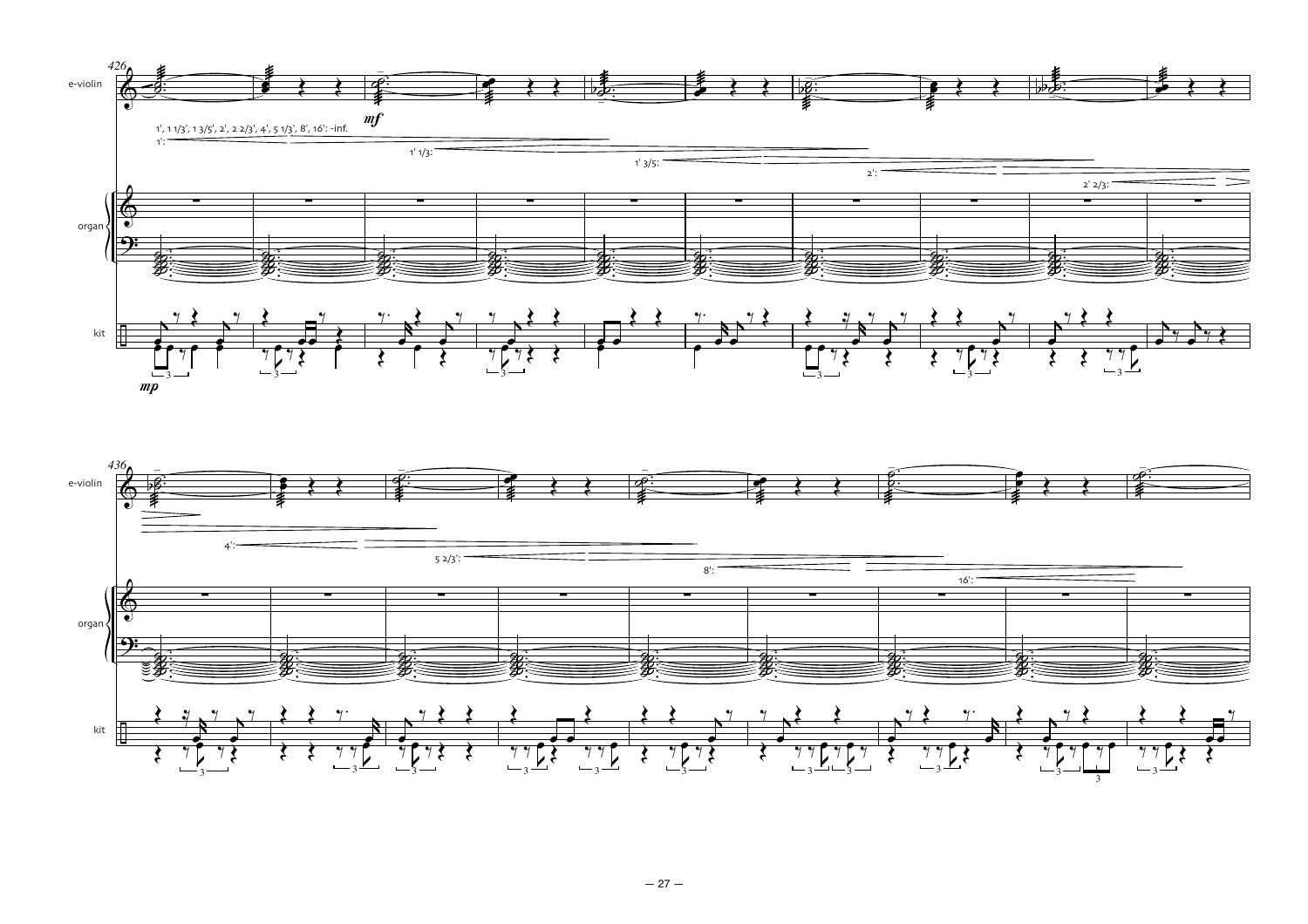